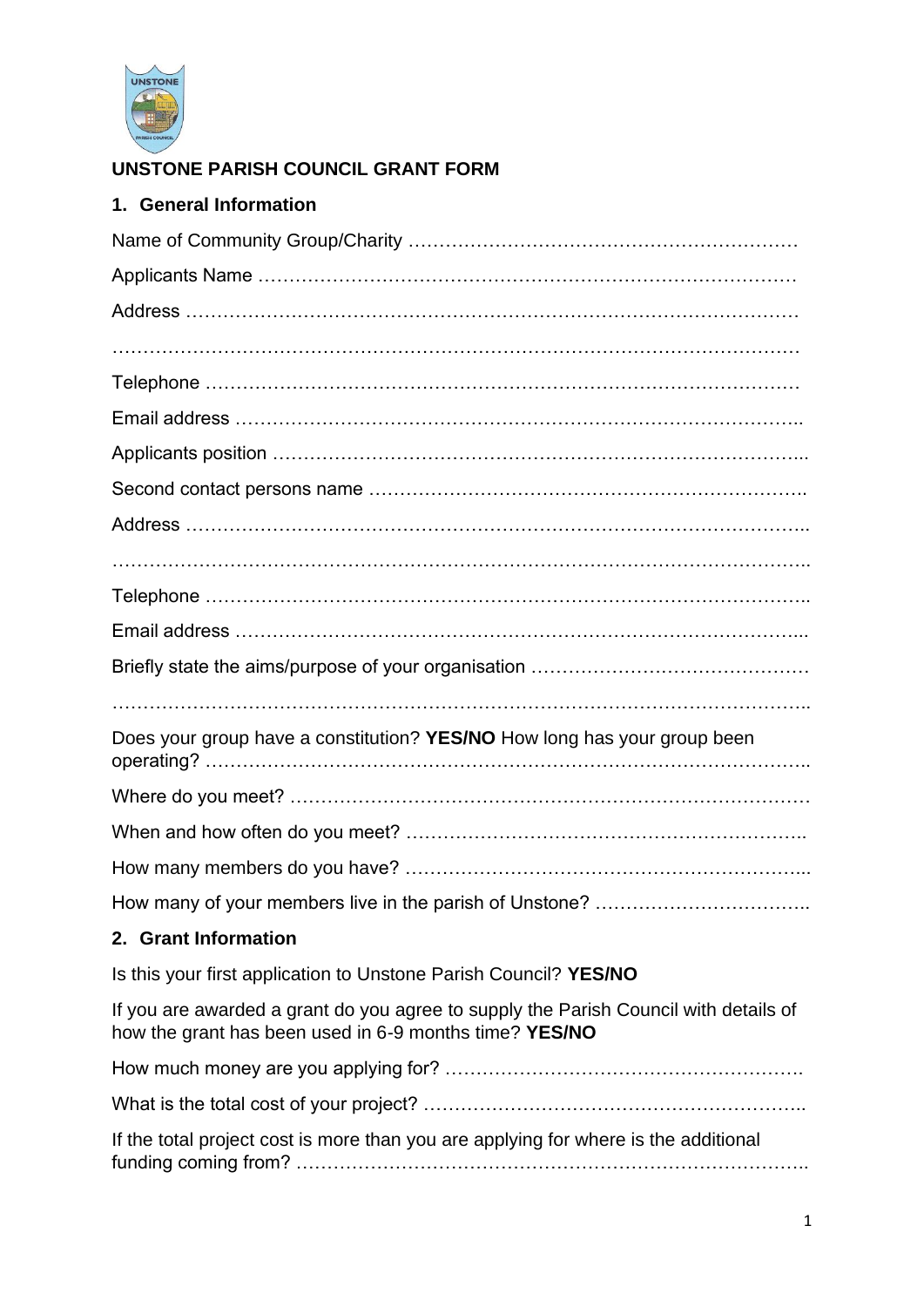

| Are you applying to other funders for this project? YES/NO                 |
|----------------------------------------------------------------------------|
| Please give details of where you have applied for funding and for how much |
|                                                                            |
|                                                                            |
|                                                                            |
| 3. Financial Information                                                   |
| If you are a new group please provide as much information as you can.      |
| If you need any help completing this section please contact the Clerk.     |
|                                                                            |
|                                                                            |
|                                                                            |
|                                                                            |
|                                                                            |
|                                                                            |
| <b>Other Incomes</b>                                                       |
|                                                                            |
|                                                                            |
|                                                                            |
|                                                                            |
|                                                                            |
| Please give the following balances for:                                    |
|                                                                            |
|                                                                            |
|                                                                            |
|                                                                            |
|                                                                            |